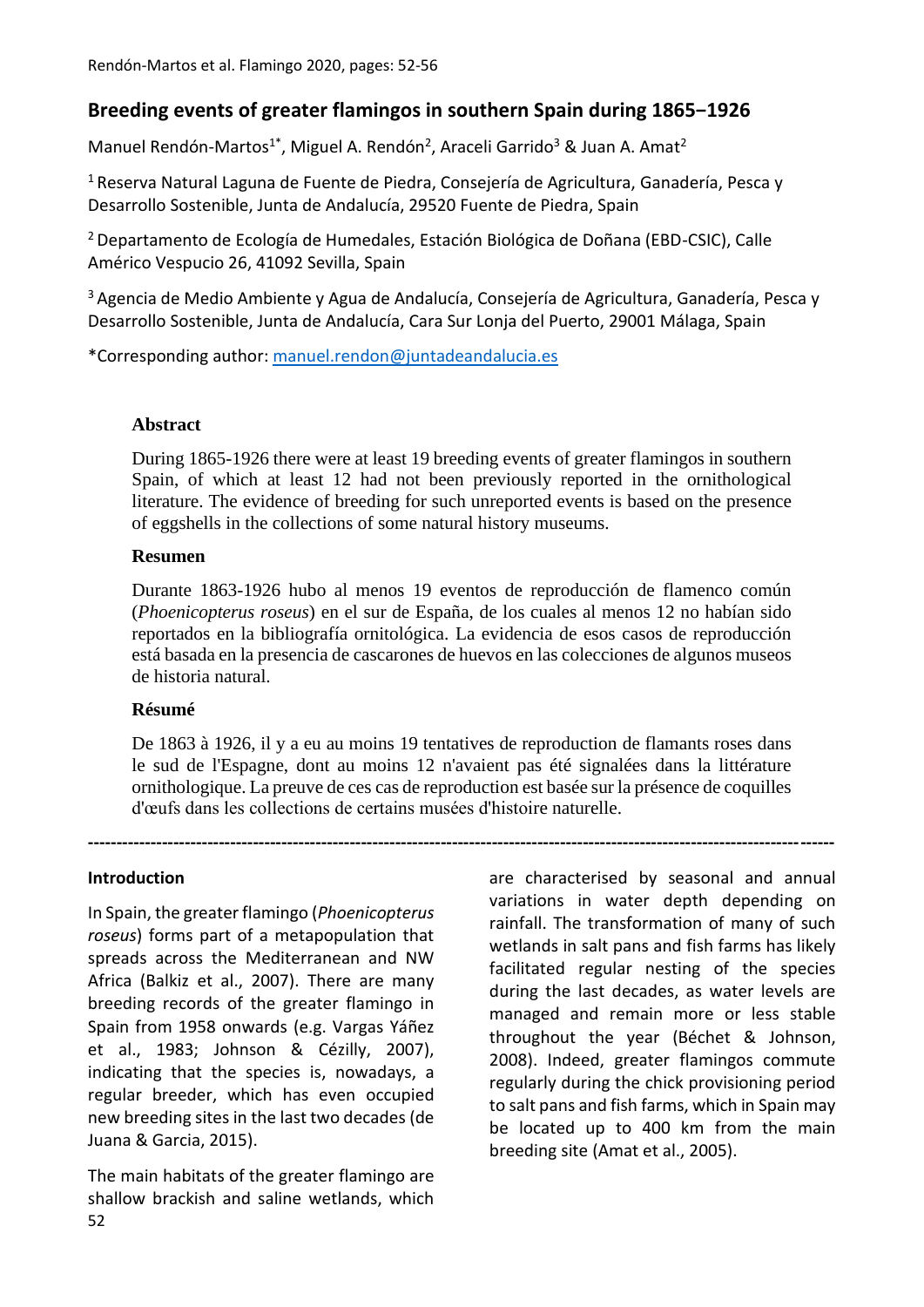Before such habitat transformations, the breeding of greater flamingos around the Mediterranean was triggered by rainfall during months preceding breeding, which determined the water levels in natural wetlands used as foraging sites during chick provisioning, and ultimately affected breeding sucess (Rendón-Martos, 1996; Máñez et al., 2009). The reliance on rainfall for breeding, likely determined that breeding by greater flamingos was an irregular event during the past, and this may have determined that many breeding attemps in Spain have remained undocumented.

Riddell (1945) reported three breeding events of greater flamingos in the marshes of the Guadalquivir (SW Spain) in which the eggs hatched, namely in 1935, 1941 and 1945. Bernis & Valverde (1954) compiled information, based on game keepers, on breeding events of the greater flamingo in the marshes of the Guadalquivir during the first half of the 20<sup>th</sup> Century, and concluded that the species bred in only three occasions, which were the same as reported by Riddell (1945). However, some years later Valverde (1960) reported ten breeding events in the marshes of the Guadalquivir between 1870 and 1947, three of which had already been reported by British ornithologists (Lilford, 1880; Chapman & Buck, 1893). Bernis & Valverde (1954) also stated that there were more than one hundred eggshells of greater flamingos in natural history museums in the United Kingdom and Germany, which had been collected in Spain.

In this article, we report on at least 12 breeding events of greater flamingos in Spain that were not previously documented in the ornithological literature.

## **Methodology**

We relied on the occurrence of eggshells in natural history museums as evidence of greater flamingo breeding. Some natural history museums have databases of their collections accessible through Internet. These databases are usually available in North American museums, but not so in European museums (at least in the most important ones). In two North American museums there are eggshells of greater flamingos that were collected in Spain (see Table 1). In addition, we requested information from the Natural History Museum (Tring, UK) and the Zoologisches Forschungsmuseum Alexander Koenig (Bonn, Germany), of which only the Natural History Museum holds greater flamingo eggshells collected in Spain.

Lastly, we reviewed the ornithological literature for cases of breeding of greater flamingos in Spain during the late  $19<sup>th</sup>$  and early 20<sup>th</sup> Centuries. We did not consider later years because the breeding events from 1930 onwards have been reported (Riddell, 1945; Valverde, 1960; Vargas Yáñez et al., 1983; Johnson & Cézilly, 2007; de Juana & Garcia, 2015).

## **Results**

In the ornithological literature there are seven nesting records of greater flamingos occurring in Spain during 1865-1926 (Table 1). Moreover, and based on the occurrence of eggshells in the collections of natural history museums, it is clear that flamingos also bred in Spain on at least 12 additional occasions during that period (Table 1). The date of collection of an eggshell in the collection of the Natural History Museum is not accurate, as in on its card the date is indicated as "c. 1869" (Table 1). If such eggshell was not collected in 1870, when the flamingos certainly bred (Lilford, 1880), then there would now be 13 previously unreported breeding events in southern Spain. Most of the eggs in the museums where collected in the marshes of the Guadalquivir (Table 1). We assumed that in two occasions (1892 and 1904) the flamingos bred in Fuente de Piedra lake (southern Spain), as the locality of collection was "Malaga province". On two occasions it was indicated that the eggs were collected in southern Spain, without any other specification.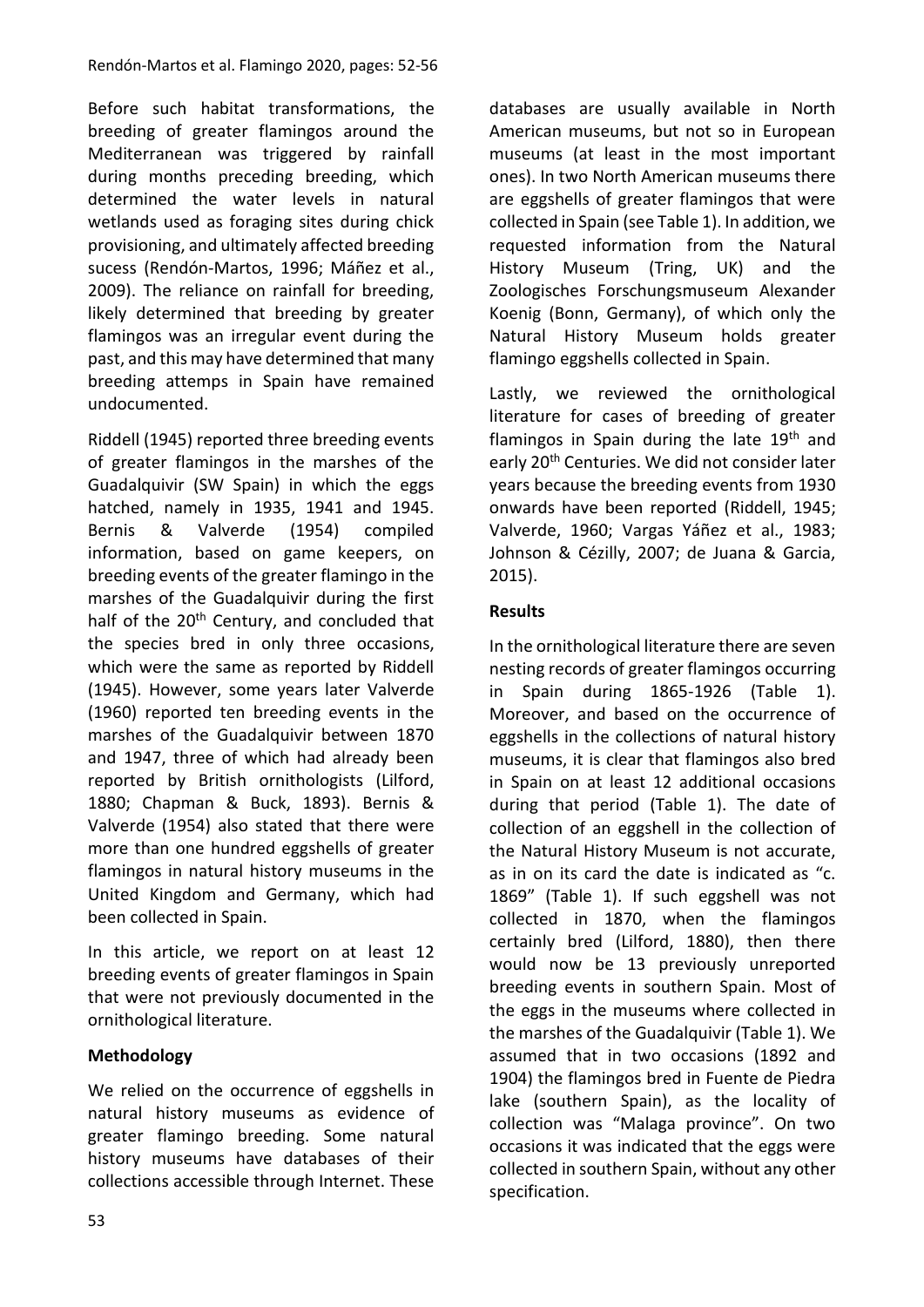*Table 1: Breeding events of greater flamingos in southern Spain from 1865-1926, according to the presence of eggshells in the collections of museums and records in bibliographic sources. NHM= Natural History Museum, UK; AMNH= American Museum of Natural History, USA; WFVZ= Western Foundation of Vertebrate Zoology, USA.*

| Year    | Location                    | <b>Source</b>                              |
|---------|-----------------------------|--------------------------------------------|
| 1865    | South Spain                 | Eggshells at NHM                           |
| 1866    | <b>Guadalquivir marshes</b> | Eggshells at NHM                           |
| c. 1869 | <b>Guadalquivir marshes</b> | Eggshells at NHM                           |
| 1870    | <b>Guadalquivir marshes</b> | <b>Lilford (1880)</b>                      |
| 1872    | <b>Guadalquivir marshes</b> | Chapman & Buck (1893), Eggshell at NHM     |
| 1879    | <b>Guadalquivir marshes</b> | Lilford (1880), Eggshells at NHM and AMNH  |
| 1883    | <b>Guadalquivir marshes</b> | Chapman & Buck (1893), Eggshells at NHM    |
| 1888    | <b>Guadalquivir marshes</b> | Eggshells at NHM                           |
| 1891    | <b>Guadalquivir marshes</b> | Eggshells at NHM                           |
| 1892    | Fuente de Piedra lake       | Eggshell at WFVZ                           |
| 1893    | Guadalquivir marshes        | Eggshells at NHM                           |
| 1899    | <b>Guadalquivir marshes</b> | Eggshells at NHM                           |
| 1902    | South Spain                 | Eggshells at NHM                           |
| 1904    | Fuente de Piedra            | Eggshells at WFVZ                          |
| 1906    | <b>Guadalquivir marshes</b> | Eggshells at NHM                           |
| 1907    | <b>Guadalquivir marshes</b> | Valverde (1960)                            |
| 1911    | <b>Guadalquivir marshes</b> | Valverde (1960), Eggshells at NHM and WFVZ |
| 1914    | <b>Guadalquivir marshes</b> | Eggshells at NHM                           |
| 1920    | <b>Guadalquivir marshes</b> | Valverde (1960)                            |
| 1926    | Guadalquivir marshes        | Eggshells at WFVZ                          |

## **Discussion**

54 There are prehistoric paintings of greater flamingos in caves of southern Spain (Gurney, 1921; Topper & Topper, 1998), which were made about 5000 BC, indicating that the species is a component of the avifauna of the country from thousands of years ago. Thus, breeding may have been occurring from prehistoric times, although it was not reported until British ornithologists started to visit southern Spain in the 19<sup>th</sup> Century (e.g. Lilford, 1880). Chapman & Buck (1893) tried to look for greater flamingo colonies in the marshes of the Guadalquivir during several years, before finding one in 1883. Although the time they took in finding a colony might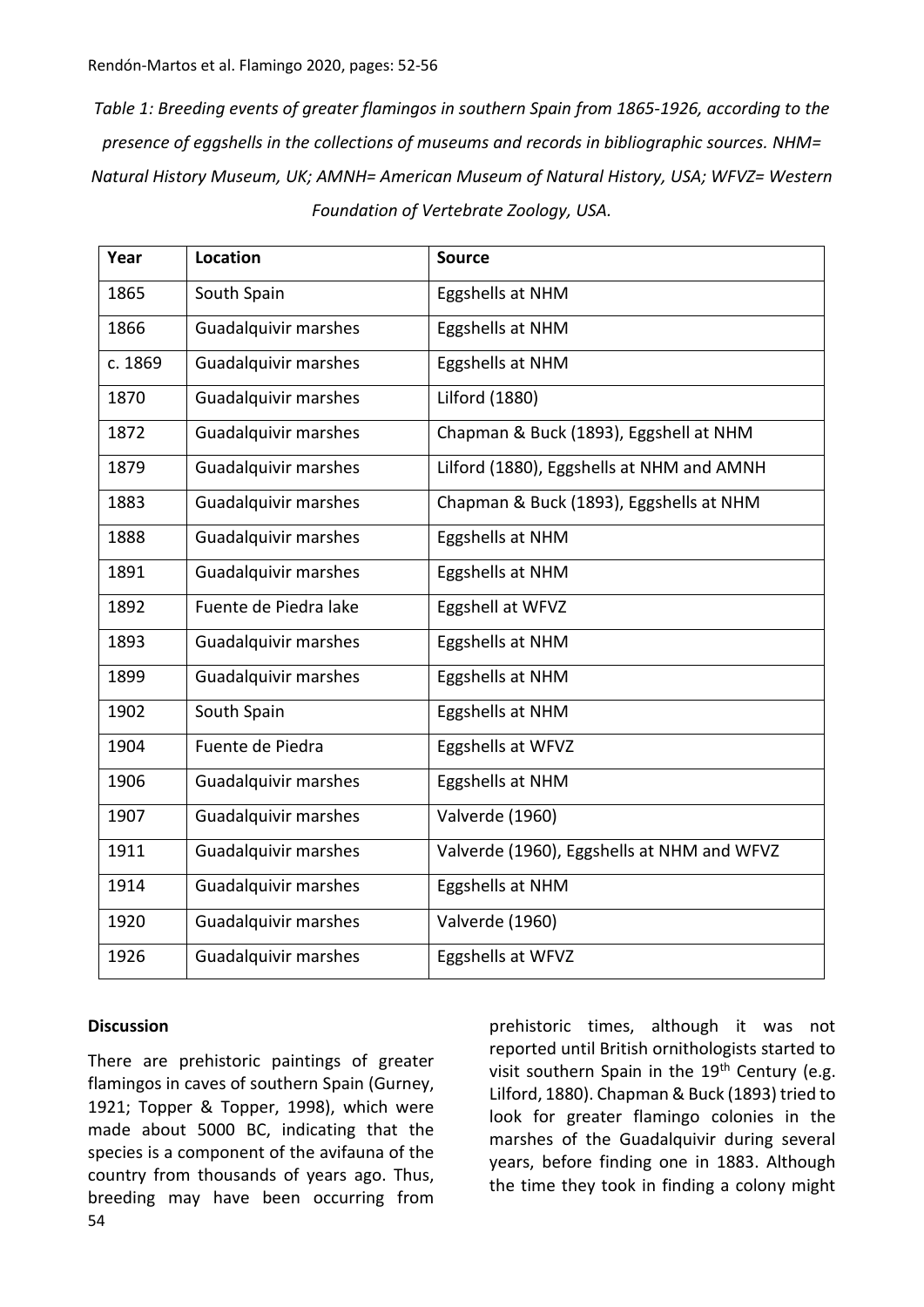have been due to the difficult access to this, by then, remote area, Chapman and Buck (1910) recognized that this could also have been due to the irregular nesting of greater flamingos in southern Spain. Indeed, these authors estimated that the species only bred after rainy winters, in two out of every five.

Even much less often than in the marshes of the Guadalquivir, the greater flamingo should have bred in Fuente de Piedra during the 19<sup>th</sup> Century. By then, the only sites for flamingo nesting in Fuente de Piedra lake were a few natural islets (called Canchones del Suroeste) that provided sufficient isolation only in years with exceptionally high water levels (Rendón-Martos & Johnson, 1996), otherwise the site was easily accessible to mammalian predators. However, in the late 19<sup>th</sup> Century a French company acquired the lake and constructed many dykes to exploit its salt content commercially. These dykes have allowed a more regular nesting pattern of the greater flamingo in Fuente de Piedra after the salt extraction and the disturbances ceased, and have been the main nesting sites of this flamingo in this area from 1950 onwards (Valverde, 1963; Vargas Yáñez et al., 1983; Rendón-Martos, 1996).

In the late  $19<sup>th</sup>$  and early  $20<sup>th</sup>$  Centuries the nesting colonies of greater flamingos were rarely successful in the marshes of the Guadalquivir, mainly because of eggs being taken by local people, who sold the eggs for human consumption (Lilford, 1880; Chapman & Buck, 1893). This practice likely facilitated the egg collectors that were visiting southern Spain, and who purchased eggs in the markets of villages surrounding the Guadalquivir marshes (e.g., Coria del Río, La Puebla del Río, Santiponce, Sanlúcar de Barrameda), as inferred after examining the cards of these eggshells. In other cases, the eggs could have been retrieved directly from nests by egg collectors themselves, as there are descriptions of nests and the characteristics of the associated breeding colonies on the eggshells' cards.

Although our sample of museum is limited, two of these museums are hold the most important eggshells collections in the world, (Natural History Museum and Western Foundation of Vertebrate Zoology), we show the importance of museum egg collections to filling in gaps in our knowledge of species natural history. We provide a method for others to follow so that additional breeding events may be reported in the future when the collections of more museums are considered. The examination of eggshells collections may complement the cases reported in the literature to gain insights into the frequency of historic breeding events of greater flamingos.

# **Acknowledgements**

With thanks to Dr Douglas G.D. Russell and Dr Till Töpfer who kindly replied to our queries on the occurence of greater flamingo eggshells in the collections of the Natural History Museum, Tring (UK) and Zoologisches Forschungsmuseum Alexander Koenig (Germany), respectively.

# **References**

Amat, J.A., Rendón, M.A, Rendón-Martos, M., Garrido, A. & Ramírez, J.M. (2005). Ranging behaviour of greater flamingos during the breeding and post-breeding periods: linking connectivity to biological processes. *Biological Conservation,* 125, 183-192.

Arévalo y Baca, D.J. (1887). *Aves de España*. Tomo XI. Memorias de la Real Academia de Ciencias Exactas, Físicas y Naturales, Madrid, Spain.

Balkiz, Ö, Özesmi, U., Pradel, R., Germain, C., Sıkı, M., Amat, J.A., Rendón-Martos, M., Baccetti, N. & Béchet, A. (2007). Range of the greater flamingo, *Phoenicopterus roseus*, metapopulation in the Mediterranean: new insights from Turkey. *Journal of Ornithology,* 148, 347-355.